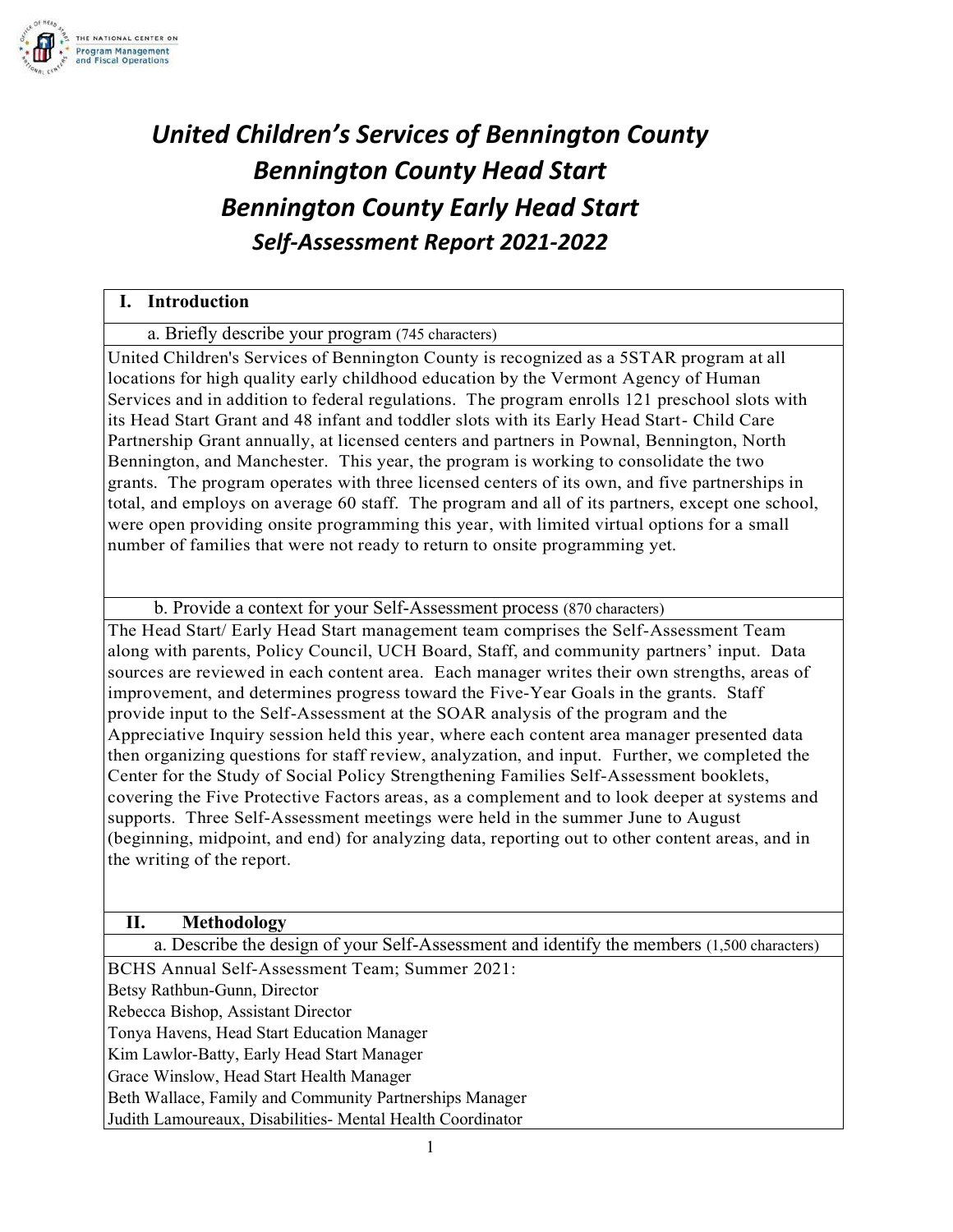Cindy Randall, Operations Coordinator Lisa Biddle, Transportation Supervisor Allyson Gerrity, Early Head Start Health Case Manager Jennifer Rodriguez, Northshire Head Start Coordinator- FSW

b. Provide the Self-Assessment time frame (1,465 characters)

Ongoing monitoring and continuous Quality Improvement cycled through the school year. The initial Self-Assessment meeting was held in June. The midpoint team meeting, where findings to date and other data to review was held in July. The final team meeting was held in August 2021, where each member discussed their findings and recommendations to the improvement plan. Community Partner and Policy Council recommendations were further discussed. The Assistant Director trained the new Disabilities and Mental Health Coordinator in June, since they are both new to the program within the last year. The Self-Assessment overview and training modules posted on the ECLKC were used. The Policy Council and Governing Board were advised of the process, included in surveys, discussion about findings and their input, and recommendations for goals and program improvements monthly over the summer meetings, and final reports and results discussed and approved at their respective meetings on September 13 and 14, 2021. Community Partners were surveyed in July and August 2021. Staff provided input in August 2021. The Operations Coordinator interviewed a wide variety of staff from every content area, including management and direct staff from June to August 2021 and completed the CSSP Self- Assessment booklets for more information.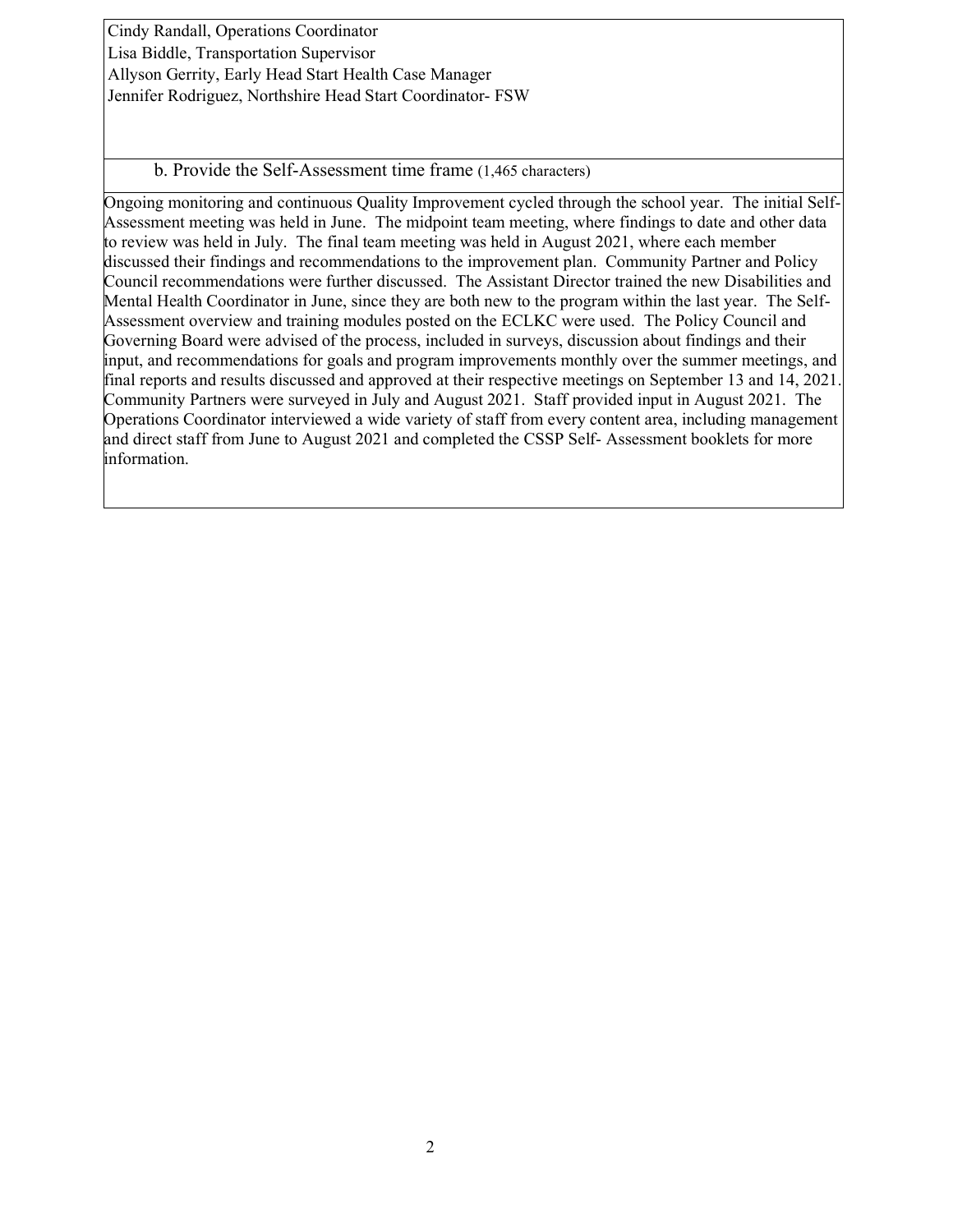- c. List the data collection tools used (730 characters)
- School Readiness goals and child outcomes TSG data for all children: Fall 2020, Winter 2021, Spring 2021; for EHS children also Summer 2021
- 
- 
- 
- 
- PIR Report 2019<br>
PIR data collection 2021<br>
Child Plus data reports 2020-2021<br>
UCH Annual Report 2020<br>
Eamily Services Outcomes based on Florida Family Assessment Tool, two cycles<br>
DECA Outcomes, Fall 2020, Winter 2021, Spr
- 
- 
- 
- 
- 
- 
- 
- 
- 
- 
- 

d. List any additional information used during Self-Assessment (965 characters)

Results of the three meetings for Self-Assessment Strengthening Families program Self-Assessment booklets (CSSP) ECLKC Self-Assessment modules for training

#### **III. Key Insights**

a. Describe the strengths of the program (965 characters)

**COVID-19 Supports to Children, families, staff, and the** community must be the key strength indicated of the program for the second year. The current school year provided onsite programming to almost all children enrolled four days per week, and Virtual programming one day per week. Virtual Wednesdays allowed the program to provide additional cleaning and sanitizing to environments midweek as well as follow the schedule set forth by our largest LEA, the Southwest Vermont Supervisory Union (SVSU). The SVSU did not reopen to full capacity for all children until April 2021 and continued an asynchronous learning day on Wednesdays for the full school year. With a large number of staff with young children enrolled at SVSU, the program did not have enough staff available for work to support onsite learning on this day, making a Virtual Learning Day a good option for all. The program used a virtual platform to provide synchronous learning activities, that were also posted for families to view at a later time if they could not join. The program sent home activity supplies to complete the work, once a month a new book to build family libraries and to engage in literacy activities, along with two meals and snack for the day. The FSW Team continue to support families in areas of resource and referral that were identified needs, particularly around meals and housing supports. This program was a hub for the county for Everyone Eats meal vouchers, with over 600 meals distributed, as well as when the program changed to local area restaurant meals provided, the FSW team helped by picking up meals and delivering to families in need. The Ready Rosie parenting curriculum tool continued to enroll over 80% of families in regular usage. As a school year funded grantee, the Head Start program has always operated a separate tuition and state-subsidy funded summer program for preschoolers. Many families qualify for 100% full time Child Care Financial Assistance in Vermont. For those that do not, families often choose to enroll in a part-time slot or not attend for summer services. Due to the children's needs shown by the 2020-2021 School Readiness data, we were able to identify which areas showed the greatest lost of learning, particularly for the four-year-olds transitioning to Kindergarten this year, Fall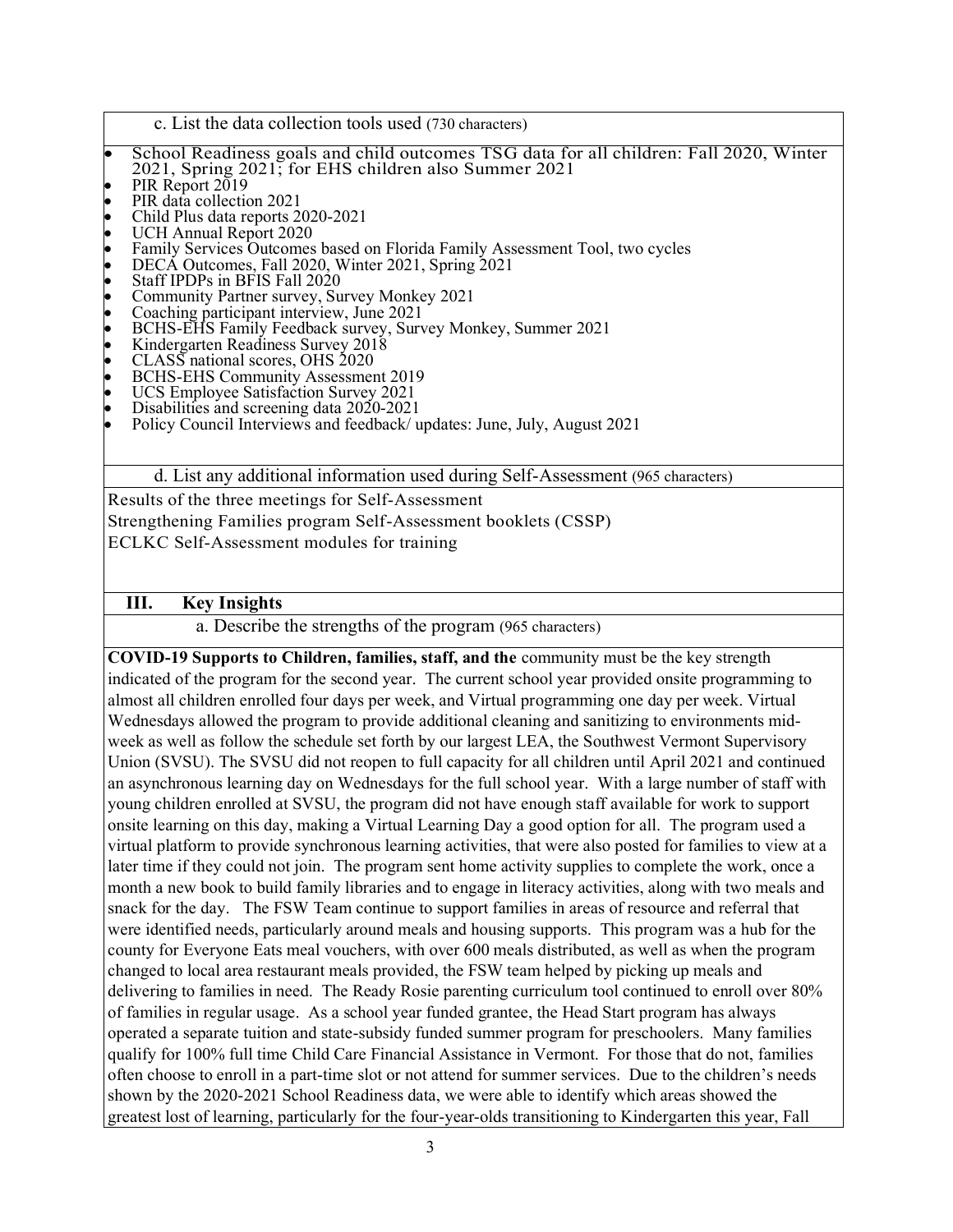2021. Through COVID19 federal funds, we were able to ensure a full-time summer slot to these children that do not qualify for 100% full-time subsidy, to ensure there would be no further lost of learning, and targeted learning objectives to increase progress, particularly around Literacy, Approaches to Learning, and Social and Emotional Development, before the Kindergarten transition.

**Onsite Education programs for both children and staff c**ontinues to be a strength of the program in many ways. Education and promotion of staff from within is embraced. There are 2 staff enrolled in the TEACH program for an Associate's degree in Early Childhood Education, 3 staff enrolled in Northern VT University ECE BA program with licensure (2 of these graduated this year, and 1 of these also earned her VT Agency of Education teaching license), 3 staff enrolled in a graduate program for a Master of Education degree, 1 staff completed her CCV Assessment of Prior Learning portfolio course for EC credits toward an AA degree, 2 staff earned Infant Toddler CDAs with two more applied and pending their verification visit for a new Infant Toddler CDA. Practice Based Coaching continued to support staff this year with a variety of onsite and virtual supports to improve the delivery of services. Due to COVID19, while partner education staff completed the Needs Assessment for Coaching, partner program directors did not allow their staff to engage in Coaching, both due to crossover of center staff to help reduce the spread, as well as, and chiefly due to a lack of coverage at the partner sites in all classrooms. Child Outcomes and School Readiness Goals showed very low data points at all checkpoints this year, compared to other years pre-pandemic. Despite low beginnings, children continued to make large amounts of progress in each domain area of learning over the year as evidenced in each checkpoint data report. The group of children that still showed a great need for improvement are the four-year-olds transitioning to Kindergarten in Fall 2021, as the group most greatly impacted by the pandemic and virtual learning experiences from at least March to June 2020 for most, and March to September 2020 for some. Research is being conducted on a world-wide level and we still will not know the effects and the amount of time it will take for these children to close the gap of this lost learning time.

**Disability supports** increased to children, families, partners, and staff this year. Our new Mental- Health Disabilities Coordinator is very well-connected to Children's Integrated Services – Early Intervention (CIS-EI) as well as the Early Education Program (EEP) providing IEP services at the LEA. Disability rates continued to grow this year to about 25% of Head Start preschoolers and 48% of EHS Infants and Toddlers over the year. The Disabilities Coordinator has further documented the complexity of needs of children increasing. One example of this is, medical diagnosis of children, with adaptive equipment needs. In addition to working with partner providers and securing equipment for the classroom, helping to secure equipment for the home, as well as coordinating trainings for both the family and the staff together to help support the needs of the child.

**Opening the Spring Center** after completing construction during a pandemic, with the shutdown of the project due to Governor Scott's Stay Home Stay Safe orders in 2020, to COVID19 impacts on the construction staff and contractors, to shipping issues with key construction and equipment items. The opening fulfilled the decade-long goal of the UCH Board to create a downtown childcare facility, in the heart of the largest town in Bennington County, where families could walk to programs, and multiple uses of the facility to promote early childhood education, as well as nutrition, health, Farm to School, and family opportunities and experiences. The site is open, providing care to two classrooms of preschoolers, and two of the three classrooms are open to infants and toddlers. The third classroom will be open once qualified staffing can be hired. The opening also creates the opportunity to diversify programming and enrollment, by creating an additional eleven infant toddler slots here, and nine more at the North Bennington campus, due to the moving of one preschool classroom to Spring. Classrooms are diversified enrollment with OHS funded and non-OHS funded slots and are reflected in HSES as well as in the Business office, with a newly updated Cost Allocation Plan for income and expenses and appropriate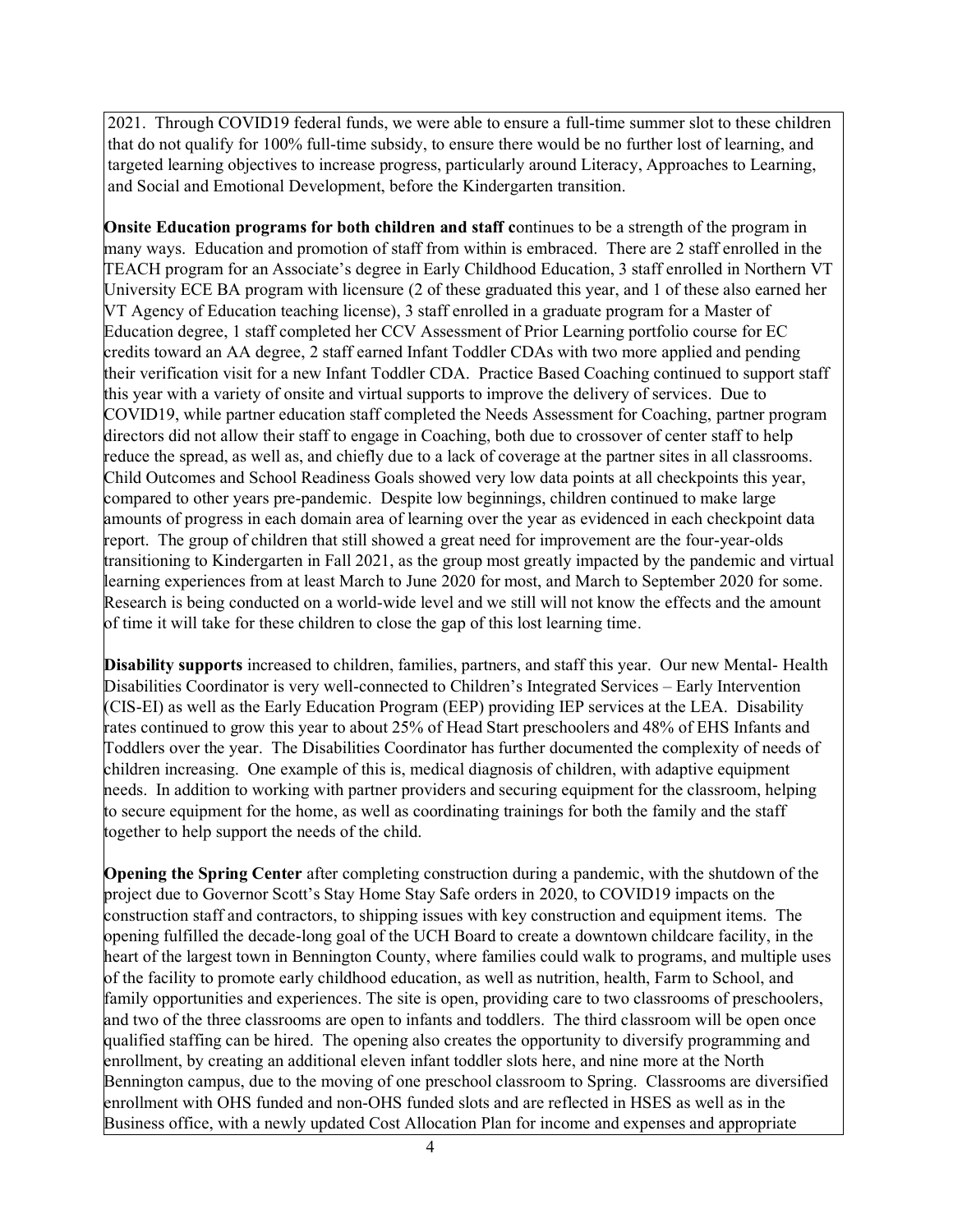GAAP.

b. Describe systemic issues (1,085 characters)

**Staffing** is one of the greatest challenges of the last year. Due to staff turnover, there has been a challenge of filling our available openings with qualified applicants. The turnover for ECS division is higher than that of the full UCS grantee agency combined. There are staff vacancies to be filled for the following positions: Head Start Teacher Assistant, Early Head Start Co-Teacher, Bus Monitor/ Floater Teacher Assistant, Bus Driver/ Floater Teacher Assistant, Substitute Teacher Assistant, Family Outreach Clinician, and EHS Coach. Staff have left positions during the pandemic to go work for the public schools and to leave the field of early childhood education as the most reasons given. There are three positions that have been open for one year and UCS has just put into place a hiring bonus for difficult to fill positions, as well as increased the minimum pay for essential positions to \$15.36 per hour as a base to attract and retain qualified staff that work directly with children and families.

**Pownal location building needs** must become a priority in the coming school year and is supported by both the Policy Council and the Governing Board. The program is currently housed in a modular building on the public-school grounds, over twenty years old, and with a twenty-year old lifespan. There are many maintenance and repair needs now, necessitating the cost of replacement over the extent of the repairs needed, and due to the priority of a health and safe environment for children, families, and staff.

**COVID impacts to health services** Due to COVID19, UCH was unable to offer tooth brushing or fluoride applications for the children during the school day. The program did send home dental supplies and educational materials for families to use at home. Some virtual curriculum focused on oral health. The Farm to School program was impacted due to COVID19 and they were unable to come into the classroom and make meals together and taste-test food. Explorers Club and Cooking Club were not able to be offered this year due to COVID. Fewer children received dental exams and required health exams and follow-up due to COVID19 restrictions. Policy Council has recommended a family service Connecting the Dots meeting about oral health in Bennington County next year.

**Mental Health and Disabilities have been a challenge and a goal for improvement in the coming year.** Our mental health and disabilities rates have increased to 50% of EHS and 25% of Head Start enrollment. Providing services in a consistent manner with local providers could be a challenge some weeks of the pandemic this year. There were frequent changes if school could allow their provider staff to go to sites, and if they would offer services virtually. Virtual services with preschoolers in itself was a challenge in a classroom during the regular program day. The Bennington community and Building Bright Futures Council opted to not continue with the community DECA slots for infants through preschoolers in 2021, so this program will make a shift to train and use the ASQ-SE online along with the ASQ for screening in the coming year. The Family Mental Health Outreach clinician position has been vacant for one year with no qualified applications which has reduced our capacity to provide onsite mental health support at all sites and partners this year.

**Transportation** Due to COVID restrictions UCH has had to limit our number of children on the bus to one child per seat unless they are living in the same household. There has been a 14-month vacancy for the bus driver and bus monitor positions. The bus continues to need work mechanically as well. Even with two busses and one driver, there were a small number of days when both busses were in the shop for repairs this year, and a bus replacement should be a priority in the next year or two.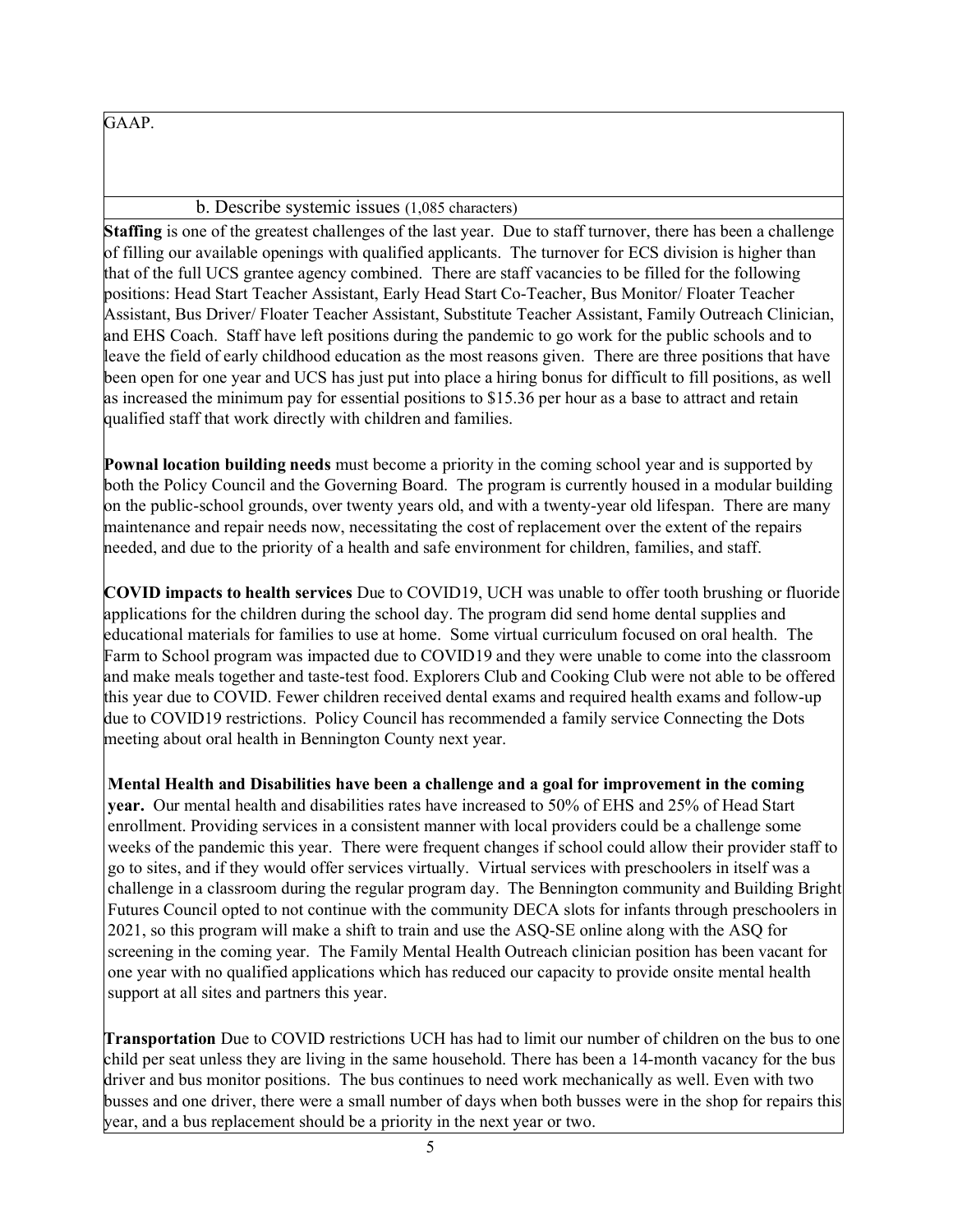**Partnerships** with other childcare providers were impacted due to COVID19. Program staff met with several school and licensed centers in the last year and provided information and ideas about what creative partnerships to support the center and the enrolled children and families could look like. All potential new partners declined due to COVID19, the unknown of the future, and not wanting to start anything new in such a time of uncertainty. After 20 years MPCC has ended their partnership with UCH due to COVID19 and not wanting to follow HSPPS anymore with such increased regulations from the VT Child Development Division at the same time. Manchester Elementary Middle School paused their partnership last year, due to not wanting to allow any outside partner staff onsite due to the threat of the spread of the virus.

c. Discuss the progress of the program in meeting its goals and objectives (1,085 characters)

**Goal 1: By 2026, UCH will develop and implement an approach to individualization and transition that addresses implicit bias and recognizes the uniqueness of every child and family served by UCH.**

UCH has participated in small-group discussions on implicit biases after watching "I Am From Here", a film on racial biases in Vermont. UCH participated in the training "Disrupting Implicit Bias in Early Childhood Education Programs" to learn strategies to reduce implicit bias and explore stressful situations in the early childhood environment that are most likely to be influenced by implicit bias. All UCH staff watched "Downstream", a documentary highlighting the effects on children by parental incarceration and participated in a training following the documentary. UCH continues to work with UCS's Equity and Inclusion Committee to strategize ways of staff engagement in addressing implicit bias within UCH.

## **Goal 2: By 2026, UCH will create, maintain, and strengthen partnerships with community agencies and with the families we serve, in order to best support our clients and ensure the sustainability of the Head Start/EHS program.**

UCH involves parents and community members in being an active part of Policy Council. UCH staff actively participated in a Family Engagement training to brainstorm ways to involve family members throughout the school year and beyond. Members of the UCH management team regularly meet with current partners to foster the relationship.

## **Goal 3: By 2026, UCH will have established an organizational culture that elevates staff knowledge and expertise in service to children and families.**

UCH was able to increase the minimum pay in order to recruit and retain knowledgeable staff. UCH staff regularly engage in ongoing professional development training to further their knowledge and expertise within the early childhood field. Selected UCH staff participate in coaching from a approved, research based coaching model, over the course of the year to strengthen their knowledge and skills.

## **IV. Recommendations**

a. Recommend areas for program improvement (735 characters)